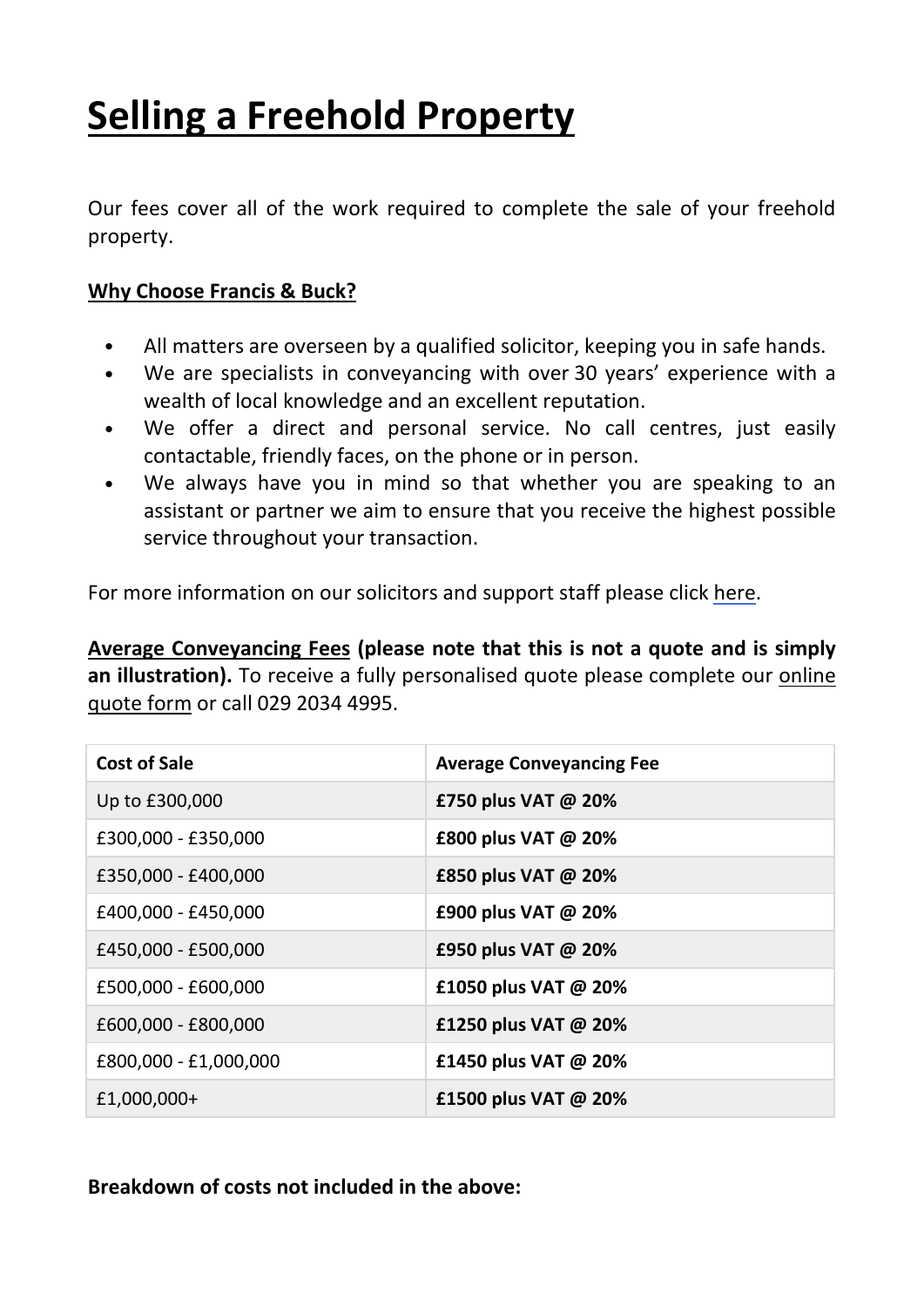- ID Check £25.00 plus VAT @ 20% *(if we act for you on a sale and a purchase in a chain, we will only charge this once)*
- Obtaining Official Copy of Title Deed £15.00 plus VAT @ 20%
- Same-Day Bank Transfer Fee (CHAPS) £35.00 plus VAT @ 20%
- Contribution to Professional Indemnity Insurance £50.00 plus VAT @ 20%
- For a full list of other possible additional charges please click here

## **Subtotal of costs not included in our Conveyancing Fee: £75.00 plus VAT @ 20%**

# **Disbursements/Third Party Costs**

Disbursements are costs related to your matter that are payable to third parties. We handle the payment of the disbursements on your behalf to ensure a smoother process.

*If required, these costs are not included in our fees.*

- Agent Commission *(costs agreed by client directly)*
- Mortgage Redemption *(dependent on lender)*

# **Example of Estimated Total\***

For example, if you are looking to sell a £300,000 property, **the estimated total** (including required disbursements/third party) would be around: **£825.00 plus VAT @ 20%.**

\*There are a range of factors that could increase the cost of our service. For example:

- *• If legal title is defective or part of the property is unregistered.*
- *• If we discover building regulations or planning permission has not been obtained.*
- *• If crucial documents we have requested from you or a third party have not been provided.*
- *• If we need to obtain Indemnity Insurance Policy (if required) £30 + VAT @ 20% (Policy premium paid by client and varies based on purchase price).*
- *• For a full list of other possible additional charges please click here*

## **To receive a fully personalised quote please complete our [online](http://francisandbuck.co.uk/contact-us/) quote form** *or* **call 029 2034 4995.**

## **How long will my house sale take?**

How long it will take for you to sell your house will depend on a number of factors. The average process for **selling a freehold property** takes around 8-10 weeks.